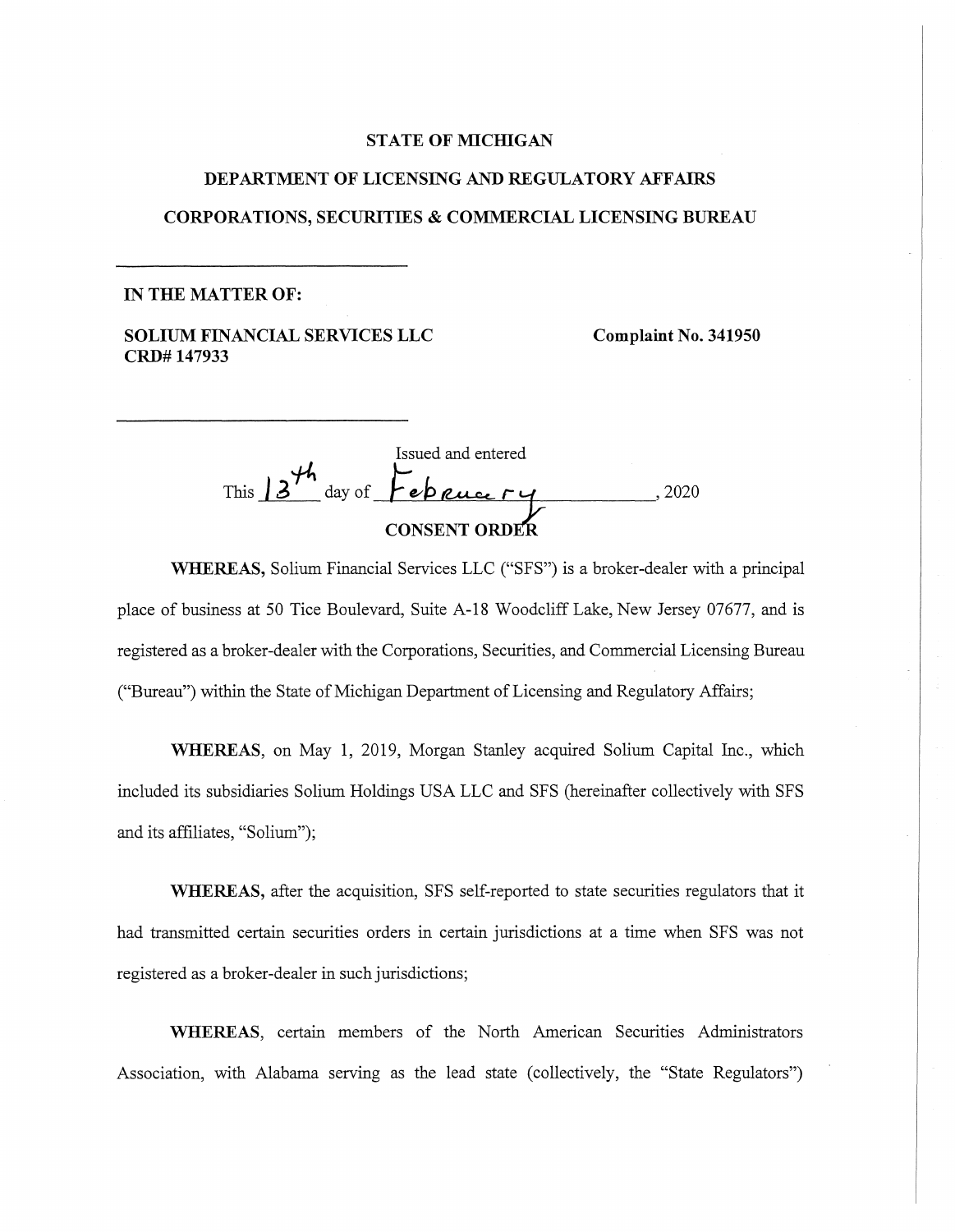conducted a coordinated investigation of SFS to determine whether SFS's activity was in violation of the relevant jurisdictions' broker-dealer registration requirements;

**WHEREAS,** SFS has cooperated during the course of the investigation and has agreed to resolve the investigation with the State Regulators;

**WHEREAS,** SFS, without admitting or denying the Findings of Fact and Conclusions of Law contained herein, voluntarily consents to the entry of this Consent Order (the "Order") pursuant to the Michigan Uniform Securities Act, 2008 PA 551, as amended, MCL 451.2101 *et. seq.* ("Act") with respect to this Order;

**NOW, THEREFORE,** Linda Clegg, Interim Director of the Bureau and Administrator ("Administrator") of the Act finds this Order is authorized, appropriate, and in the public interest and hereby enters the following:

#### **I. FINDINGS OF FACT**

**1.** SFS, CRD No. 147933, is a subsidiary of Solium Holdings USA LLC. SFS registered as a broker-dealer with the Bureau on or around May 28, 2019.

2. Solium provides equity plan administration software to employers. Employeeparticipants of employer-sponsored equity plans that utilize Solium' s software can view and track the options and shares issued to them by their employers.

3. If an employee-participant residing in the State of Michigan requests an exercise or liquidation through Solium's software, SFS transmits an order in the relevant account at a clearing broker-dealer registered in the State of Michigan and then routes the proceeds to the employee-participant's account. SFS receives a share of the commissions earned on these transactions.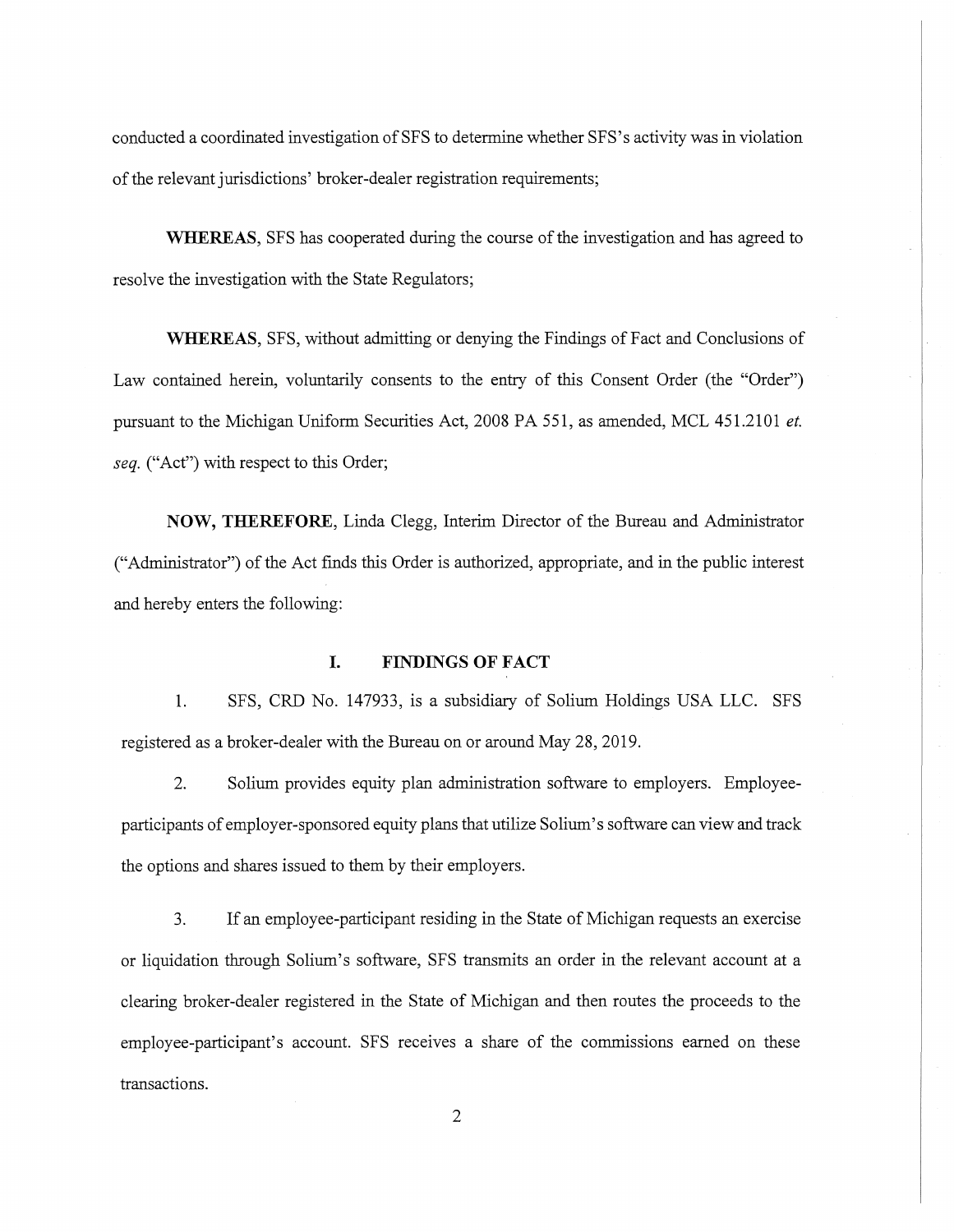4. SFS does not provide advice to employee-participants or solicit transactions in any manner.

5. From at least January 2009 to May 28, 2019, SFS transmitted orders for employeeparticipants residing in the State of Michigan when SFS was not registered as a broker-dealer with the Bureau.

6. SFS has provided substantial and timely cooperation to the State Regulators during the course of the referenced investigation.

#### **II. CONCLUSIONS OF LAW**

1. During the period from at least January 2009 to May 28, 2019, SFS acted as broker-dealer in the State of Michigan as the term "broker-dealer" is defined by section 102( d) of the Act, MCL 451.2102(d).

2. Section 401(1) of the Act, MCL 451.2401(1), states that it is unlawful for a person to transact business in the State of Michigan as a broker-dealer unless such person is registered under the Act.

3. By engaging in the conduct set forth above, SFS acted as an unregistered broker-dealer in the State of Michigan in violation of section 401(1) of the Act, MCL 451.2401(1).

4. As a result of the stated violation, SFS is subject to the assessment of a fine pursuant to section 604 of the Act, MCL 451.2604.

5. This Order is authorized, appropriate, and in the public interest.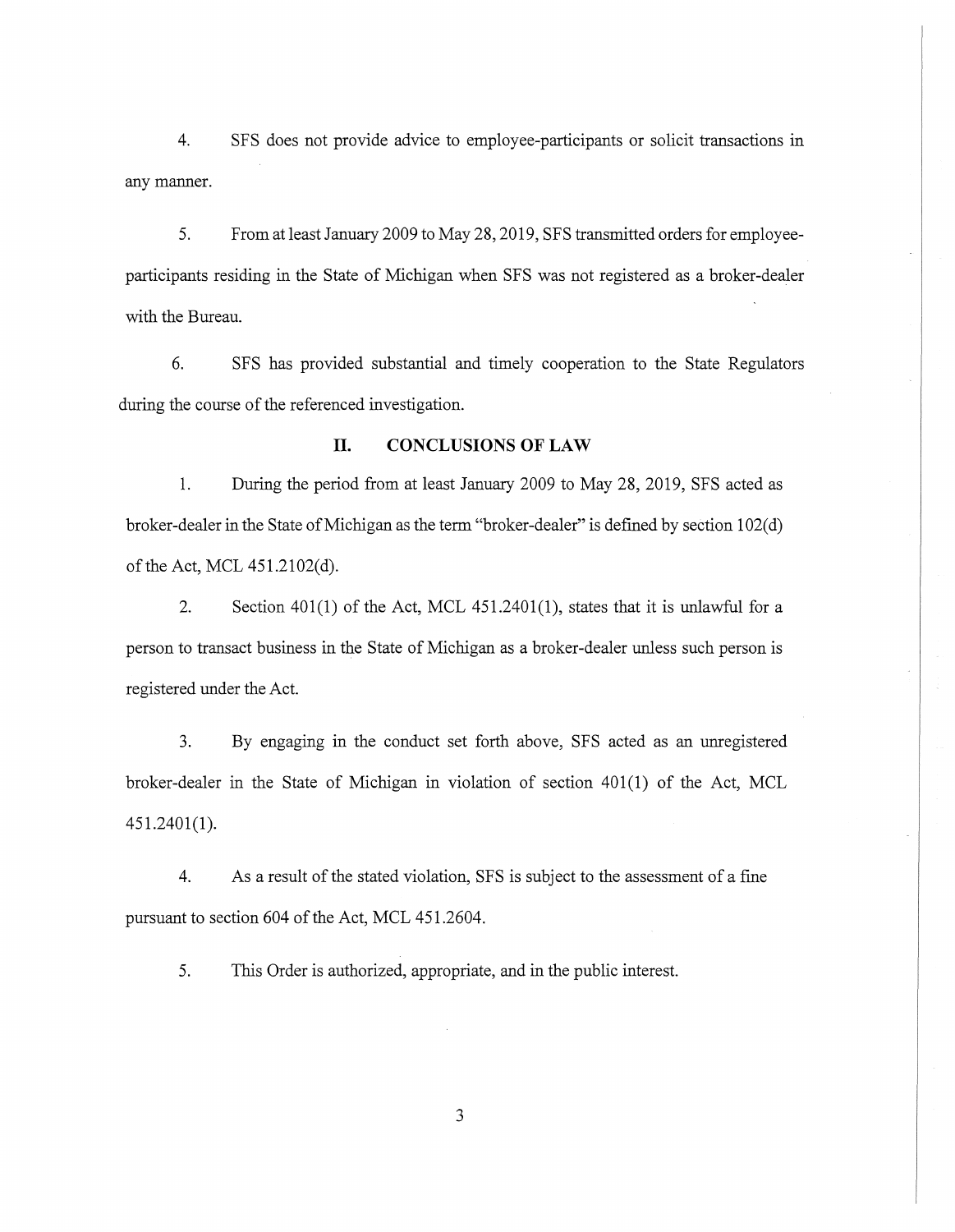#### **III. ORDER**

On the basis of the Findings of Fact, Conclusions of Law, and SFS's consent to the entry of this Order, **IT IS HEREBY ORDERED:** 

1. This Order concludes the investigation by the Bureau and any other action that the Administrator could commence under applicable State of Michigan law as it relates to the substance of the Findings of Fact and Conclusions of Law herein, provided however, that the Administrator may pursue claims arising from SFS's failure to comply with the terms of this Order.

2. This Order is entered into solely for the purpose of resolving the investigation and is not intended to be used for any other purpose.

3. SFS shall cease and desist from violating section 401(1) of the Act, MCL 451.2401(1).

4. ( a) SFS shall pay a fine in the amount of One Hundred Twelve Thousand Nine Hundred Fifty Dollars (\$112,950.00) to the State of Michigan within ten (10) business days of the entry of this Order. Payment shall be made in accordance with the Fine Payment Instructions enclosed with this Order.

(b) SFS shall pay back registration fees, at Three Hundred Dollars  $($ \$300.00) per year under section 410(1) of the Act, MCL 451.2410(1), in the total amount of One Thousand Five Hundred Dollars (\$1,500.00) for the period 2014 through 2018 to the State of Michigan within ten (10) business days of the entry of this Order.

5. This Order is not intended to form the basis for any disqualification from registration as a broker-dealer, investment adviser, or issuer under the laws, rules, and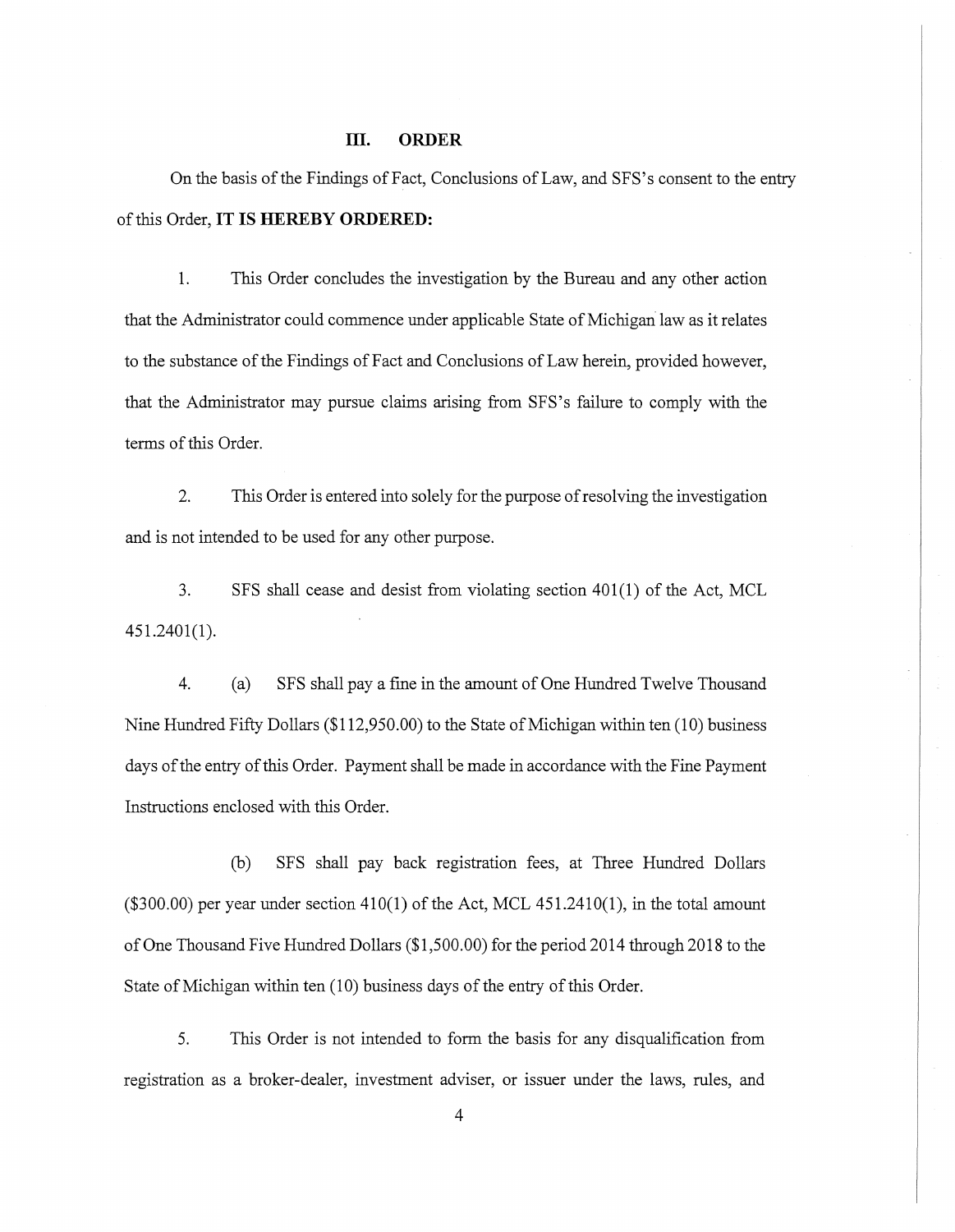regulations of the State of Michigan and waives any disqualification from relying upon the securities registration exemptions or safe harbor provisions to which SFS or any of its affiliates may be subject under the laws, rules and regulations of State of Michigan.

6. Nothing in this Order is intended to form the basis for any disqualification under the laws of the State of Michigan, any other state, the District of Columbia, Puerto Rico, or the U.S. Virgin Islands; under the rules or regulations of any securities or commodities regulator or self-regulatory organizations (SROs); or under the federal securities laws, including but not limited to, Section  $3(a)(39)$  of the Securities Exchange Act of 1934, Regulation A, Rules 504 and 506 of Regulation D under the Securities Act of 1933, and Rule 503 of Regulation CF. Further, nothing in this Order is intended to form the basis for disqualification under the FINRA rules prohibiting continuance in membership or disqualification under other SRO rules prohibiting continuance in membership. This Order is not intended to be a final order based upon any violation of any State of Michigan statute, rule, or regulation that prohibits fraudulent, manipulative, or deceptive conduct.

7. Except in an action by the Administrator to enforce the obligations in this Order, this Order is not intended to be deemed or used as (a) an admission of, or evidence of, the validity of any alleged wrongdoing or liability; or (b) an admission of, or evidence of, any such alleged fault or omission of SFS in any civil, criminal, arbitration, or administrative proceeding in any court, administrative agency, or other tribunal.

8. This Order is not intended to state or imply willful, reckless, or fraudulent conduct by SFS, or its affiliates, directors, officers, employees, associated persons, or agents.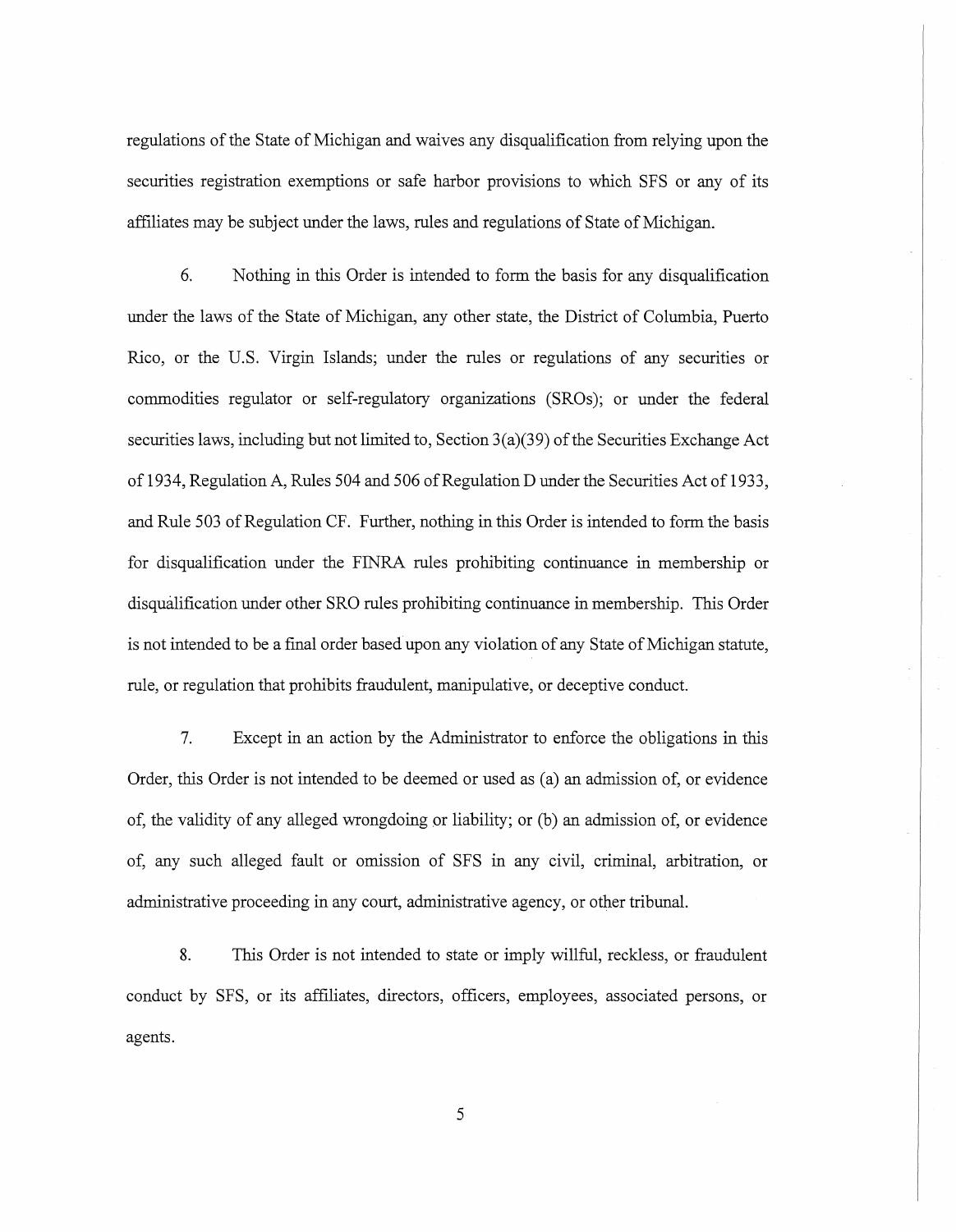conduct by SFS, or its affiliates, directors, officers, employees, associated persons, or agents.

9. SFS, through execution of this Order, voluntarily waives the right to a hearing and to judicial review of this Order under section 604 of the Act, MCL 451.2604, and under the Michigan Administrative Procedures Act, 1969 PA 306, as amended, MCL 24.201 *et. seq.* 

10. SFS enters into this Order voluntarily and represents that no threats, offers, promises, or inducements of any kind have been made by the Administrator or any member, officer, employee, agent, or representative of the Bureau to induce it to enter into this Order.

### DEPARTMENT OF LICENSING & REGULATORY AFFAIRS CORPORATIONS, SECURITIES & COMMERCIAL LICENSING BUREAU

Linda Clegg, Interim Director, Corporations, Securities & Commercial Licensing Bureau, Administrator

Date

I hereby agree to the entry of this Consent Order; consent to all terms, conditions and orders contained therein; and waive any right to appeal from this Order.

Michael Hennessy, Managing Director Sotium Financial Services LLC

February13,*<sup>2020</sup>* Date